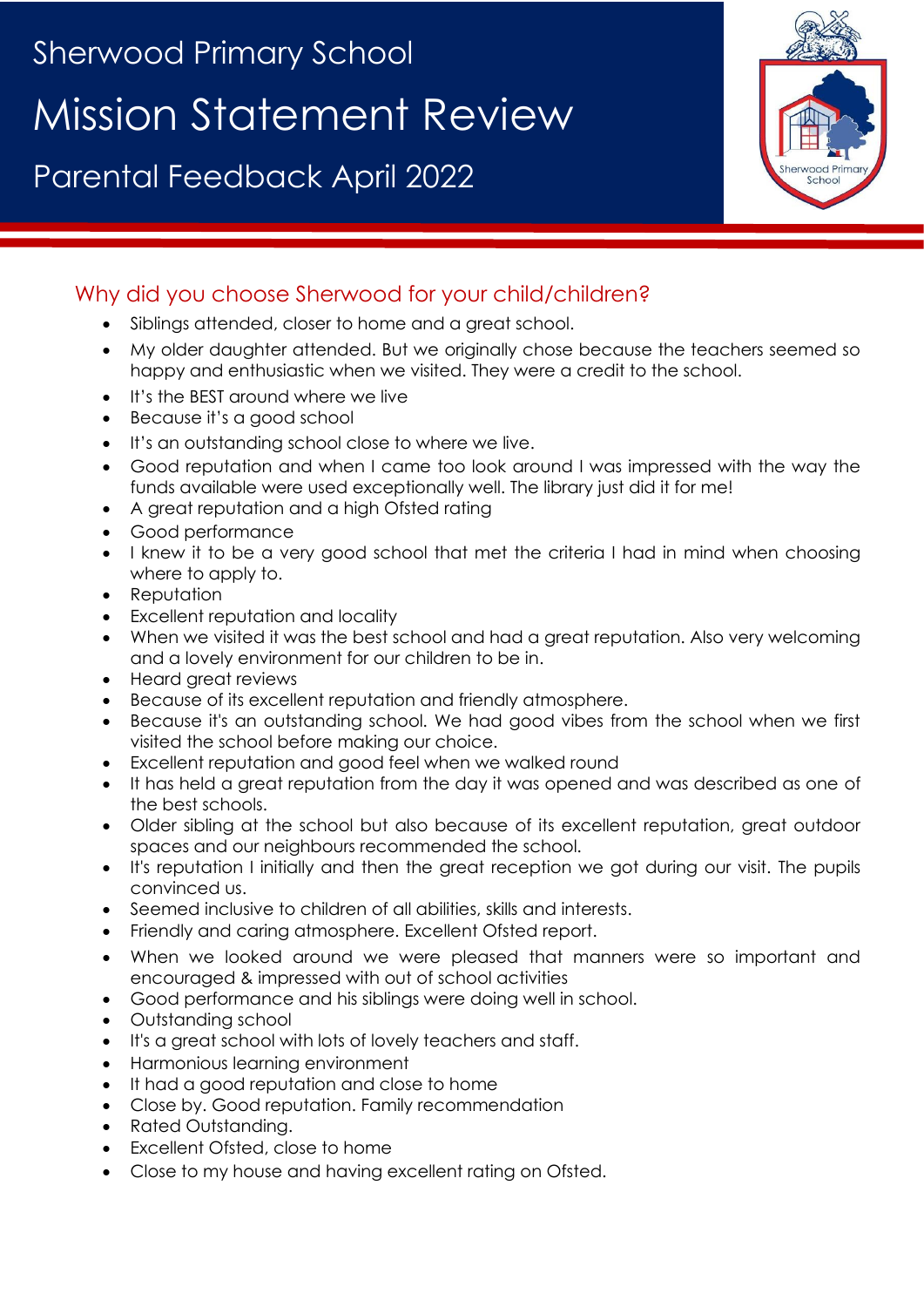- It's a good school. The school is local to me which mean it's easier to get to. He would make friends within the local area through School and it had excellent Ofsted report. It's one of the best primary schools in Preston as it upholds good British values.
- It's an outstanding school and close to where we live.
- Good performance and his brother was doing well
- The variety in early years education with play and forest school.
- Ofsted rating
- Environment, education, self-development of children
- Good reputation with high ranking
- Reputation
- Reputation
- Because it is seen as the best primary school in Preston.
- Because it is rated "outstanding" and is close to my house and work
- Because your school has a good reputation.
- It's close to my house and people always say the best primary school in the city.

### What are the strengths of our School?

- Friendly staff
- Multi focused opportunities. In many of the year groups I have felt my child's needs have been really recognised and appropriately supported.
- Skilled, efficient, friendly & hardworking staff
- Good teaching staff and TAs
- Sports, academic achievement, dedicated staff and communication
- That Sherwood is a very close community where race and religion is equal. Assembly is about the children as one not set on a specific faith. The teachers are very supportive towards the children.
- Education, support and discipline
- Discipline and standard of education also very active in sports and other school clubs
- Everything!
- The mutual respect between teachers and parents. Holding doors open for one another. Values of the school. The visibility of the teachers and head.
- Great leadership and teaching/ friendly
- The teachers are amazing and they welcome everyone no matter their differences. There are lots of clubs to attend for all abilities.
- Feels like a Community.
- Approachable and friendly staff, a headteacher who is always on the playground before and after school, wide range of extra curricular activities and good use of the school and wider environment.
- The values that it teaches the children. The vast number of activities it offers. It promotes core subjects such as Maths and English.
- Staff, facilities and professionalism.
- It is a Community based school and is very inclusive.
- Lovely, caring, supportive teachers and TAs, great outdoor spaces, creative / amazing displays, great extra-currucular opportunities (clubs, educational visits and residentials), pleasing progress both academically and socially.
- Good education, great community, responsible education, caring education
- Every teacher is fantastic and has an individual skill that brings something to the team of staff that teach the child throughout their journey at Sherwood.
- Dedicated and caring teachers, lots going on.
- Communication with parents from the headteacher, opportunities for dance/ competitions.
- Good atmosphere children are well behaved and lots of opportunities provided in sports.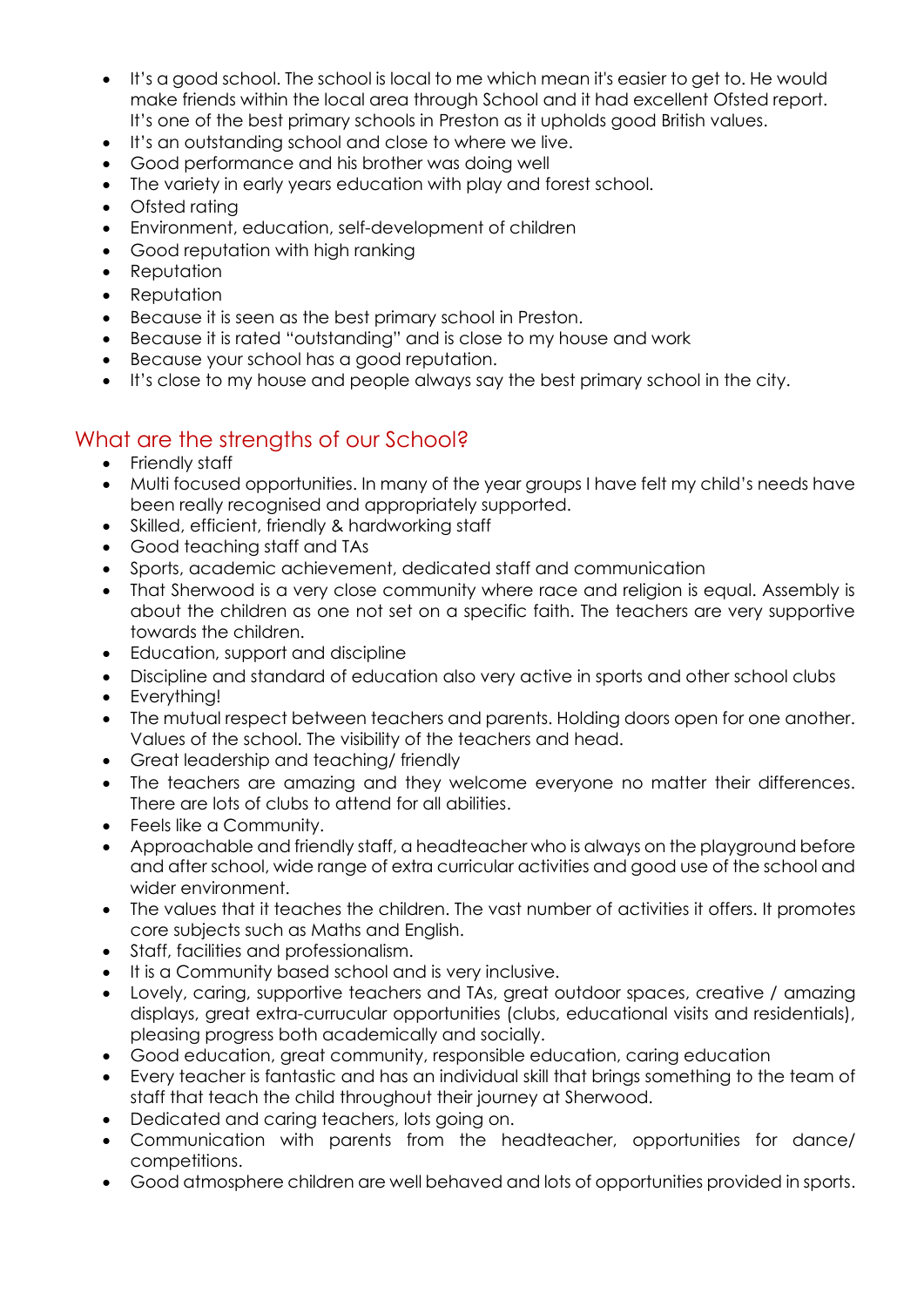- Committed staff and children make amazing progress.
- Welcoming environment, everyone is very caring and focused on helping children develop and learn.
- Educational standards & disciplined environment.
- It has a family feel, my children have both thrived at Sherwood and have made many friends.
- The staff care about the pupils. Variety with the education they deliver. High standards of behaviour and courtesy expected.
- Very friendly environment.
- Respect, variety, punctual.
- Punctual, respect variety, and ensure equality.
- It holds good British values, has excellent teaching methods and my child is happy at school.
- Sports, academic achievement, dedicated staff and communication
- Good atmosphere children are well behaved lots of sporting opportunities provided
- Transparency and communication with parents
- Multi diverse
- Quality of education and encouraging creativeness
- Show respect for others in all manners
- Good Teachers, strong curriculum , equity system.
- Educational development
- Educational development
- Inclusion, great teachers, good curriculum
- Very education focused, great interpersonal interaction, respects cultural differences, good feedback from teachers,
- Friendly, Honesty; Perseverance; Respect; Independence
- Well- organized and good standard of education.

#### What three words would you use to describe Sherwood to a prospective parent or carer?

- Friendly, Encouraging, Safe Environment
- Opportunities. Dedicated teachers. Great
- Best, efficient & nurturing environment
- Good, academic, sporty
- Ambitious, happiness and engaging
- Supportive, inspirational and inspiring/aspiration
- An outstanding institution
- Disciplined Diversity Distinction
- Outstanding. Diverse. Encouraging.
- Community, enrichment and happy
- Friendly, welcoming, inspiring
- Friendly, high achieving, encouraging.
- Friendly good education good communication
- Friendly, happy, creative
- Academic excellence, hands-on, innovative
- Excellent standards, great education
- Dedicated, inspirational nurturing environment.
- Supportive, caring, progress
- Outstanding, community, caring
- Supportive, sporty, caring
- Outstanding, caring school.
- Friendly, great leadership, welcoming
- Discipline diversity and distinction
- Supportive, hard working and encouraging staff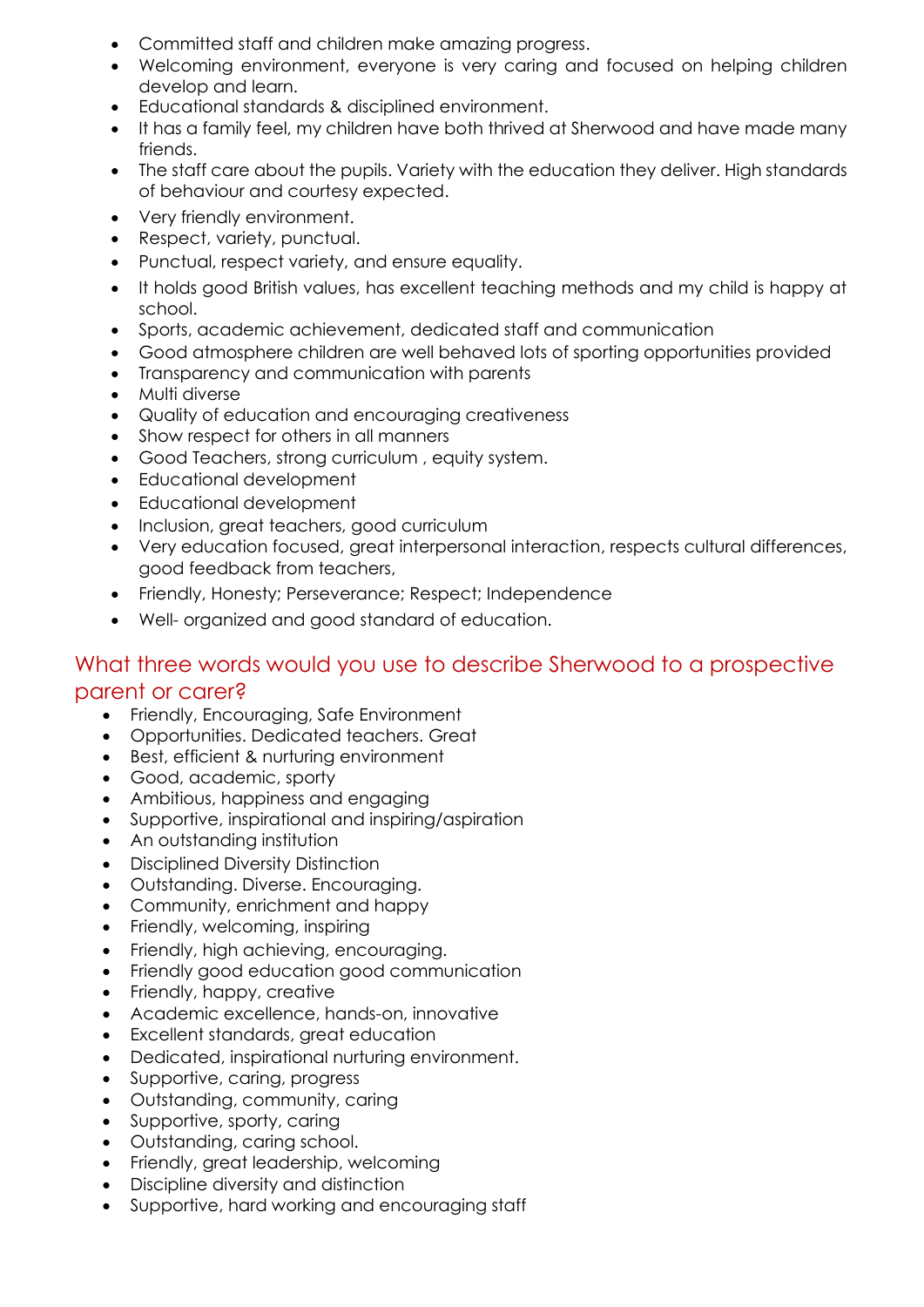- Lovely setting, lovely and welcoming teachers and staff
- Brilliant, lovely, appreciated educational place for a child
- Warm, friendly and inviting
- Caring. Inclusive. Quality
- Focussed, Compassionate and Creative
- Excellent teaching, respectful,
- Excellent, respectful, good caring
- Excellent, safe, caring
- Ambitious Happiness and Engaging
- Discipline diversity and distinction
- Caring, fun and happy.
- Multidimensional disciplined friendly
- Brilliant, hard-working teachers and innovative
- Caring, progressive, professional
- No better school
- Excellent educational school
- Excellent educational school
- Inclusive, diverse, amazing
- Academic, virtuous, creditable l
- Friendly, happy, Respectful
- Good, safe and well organized

#### Please use the space below to add any further comments, inspiration or ideas:

- Homely feel, tight knit community
- It has a perfect balance of academics & extracurricular activities along with encouraging & supportive staff.
- Very happy with the school
- Keep doing what you're doing. My two are thriving under your guidance and are thriving
- I couldn't fault the school. As my child was one of those kids that could do better but would only do enough. Will the help and support of the teachers has become confident and reaching for the sky, even though she has been off with bad health quite a bit.
- A great leadership by Mrs Lumb
- Sherwood provides a good atmosphere for children to grow and excel in many different fields and is very active in providing lots of different avenues for the children to excel.
- I love Sherwood and have nothing but praise for all the staff. They always go above and beyond and are so engaging and encouraging with both students and parents alike. I would always recommend this school to any prospective patents or carers with no question or doubt.
- We have nothing but recommendation since our eldest child started 11 years ago. We have no regrets about our decision. And will take great memories away after our youngest child leaves this year. It will forever be a place in our heart.
- Great commitment to the children and their education. Offers diverse learning. Supportive teachers.
- Sherwood primary school has been the best choice for my children, the staff have a passion to teach and nurture the children. The heads of the school have been fantastic and lead the school to the highest standards.
- I have been really pleased with the progress both my boys have made whilst attending Sherwood.
- Your pupils are your strongest asset, much more than any Ofsted report.
- Every child can learn, no matter what their skill set is or how they learn.